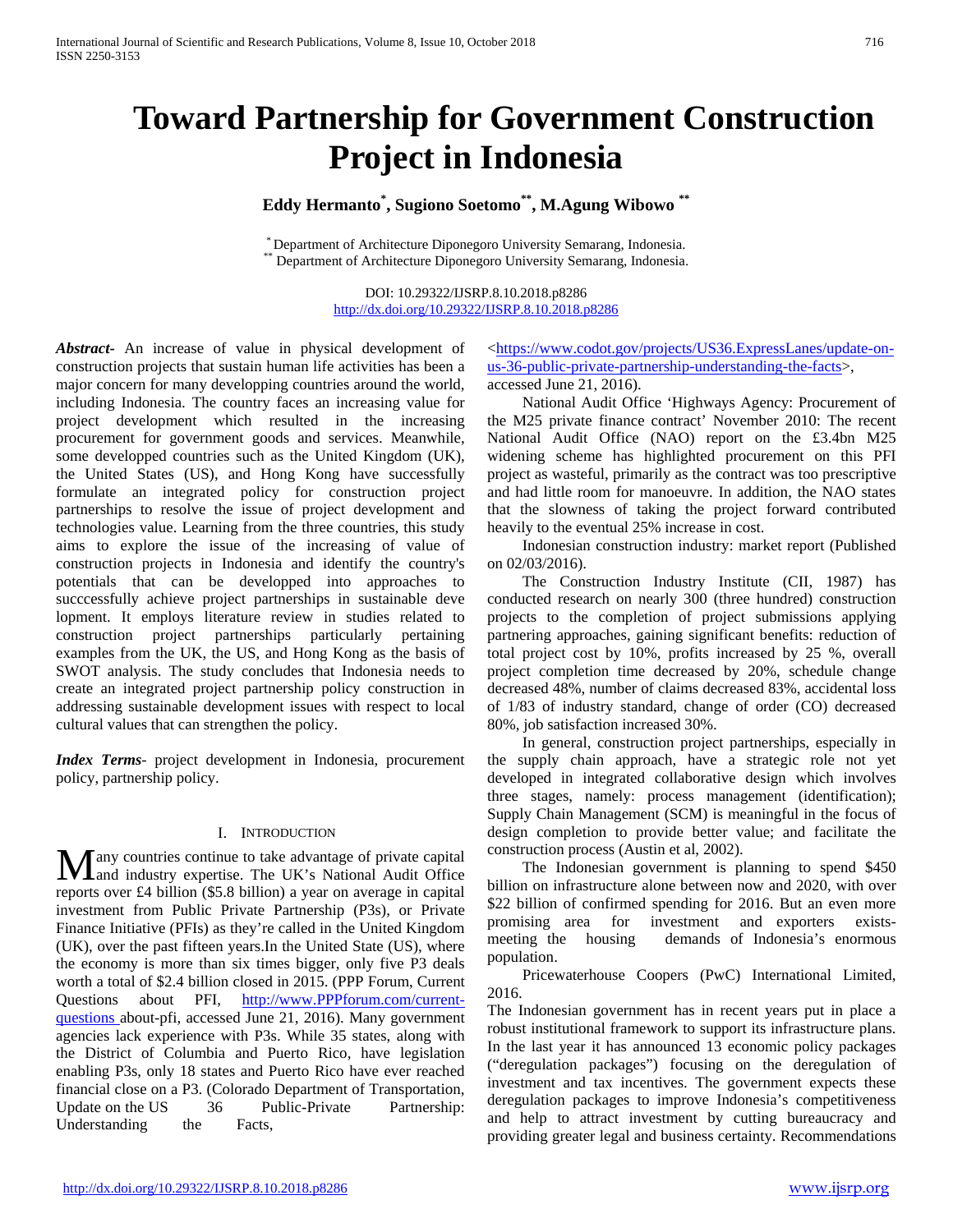for each infrastructure sector: Mining, Oil & Gas, Power, Water, Roads, Rail, Ports, Airports, Telecoms, Healthcare.

 This paper is a study based on a literature review aimed at answering the question of how Indonesia faces construction project construction issues and what considerations should be considered in relation to the needs of construction project partnerships?

#### II. STUDY METHODS

 To answer the research questions presented in this paper, we will examine the literature on the theory of partnerships in construction projects in developed countries that have experience in anticipating the problems of construction project partnerships that support the achievement of value for money. In this case, partnership applications in developed countries that achieve success is a reference related to how the developed countries succeeded in conducting construction project partnerships. On this basis, literature studies cannot be separated from the historical development of public service policies. To achieve the objectives of this study, the Strength Weakness Opportunity Thread (SWOT) approach will be used in the analysis process based on the literature review. With this approach can be concluded about the potential and steps that need to be done well in further studies and in determining the policy in order to make the partnership construction project so that there is continuous improvement.

#### III. RESULT AND DISCUSSION

# **A. The Construction Partnership Issues and Policies in the UK, USA, Hong**

#### **Kong**

# **3.1. Construction Partnership in the UK**

 Government of the United Kingdom, Her Majesty's Treasury.2006. Private Finance Initiative: Strengthening Long-Term Partnerships. London (March, p.15). Even in a mature market like the United Kingdom, PPPs (the United Kingdom uses the term "private finance initiative") play a small but important role in the government's investment in public services and represents about 10%–15% of overall public sector procurement. This represents more than £60 billion (\$100 billion) in capital value in 625 PPP deals from 1990/91 to 2005/06. Partnering construction projects from the process and product side can achieve things like: more efficient, cost effective, can be more optimum in planning, design and implementation. In this case the role of project manager is needed thoroughly (Schultzel and Unruh, 1996). Because the use of partnering on large-scale projects can save costs up to 30%; reducing implementation time to 50%. These things are done in the UK (Bennett and Jayes, 1998). According to Latham, partnering in the UK there is a cost savings of up to 30% and reduced the implementation time by 50% for several construction projects (Bennett and Jayes, 1998:4).

# **3.2. Construction Partnership in the USA**

 The concept of partnering was first introduced to the construction industry in United States in late 1980s and early

1990s. Warne (1994) indicated "in the late 1980s and early 1990s, some visionary leaders in the industry concluded that there had to be a better way…. If the owners and contractors could work together in a synergistic environment, then certainly everyone would benefit. Hence the concept of partnering was born…" Recently, the U.S. has shown the willingness to embrace large-scale projects again, making it a ripe P3 market. The U.S. Census Bureau announced late in 2012 that projected construction spending for the year is estimated to be \$851.6. billion, up 7.8% from the previous year. Today, private financing of public projects in the world's largest emerging P3 market is nearly nonexistent. Some experts estimate that U.S. private investments could reach 10% of the nation's total spend in construction. (US Census Bureau News, US Department of Commerce, Washington, DC, 1 November 2012).

 Partnering is done to avoid conflict; reduce costs up to 10%; reducing implementation time up to 10%; reducing claims up to 87%. These things are done in the large-scale construction industry that collapsed then rose again in the USA (Loraine and Williams, 2000). According to Latham, partnering not only avoids conflicts but also for example reducing 10% fees, 10% schedules and 87% claims in the USA (Loraine and Williams, 2000: 13).

# **3.3. Construction Partnership in Hong Kong**

 In Hong Kong, project partnering usually refers to a one-off partnering arrangement for most construction project participants. It is interesting to note that clients usually initiate partnering strategy in project procurement. The general perception gained by the project participants is quite positive and most of them found that partnering has increased open communication and sharing of common goals among stakeholders. As a result, working relationship and productivity have been improved.

 Large corporations and government authorities like the Mass Transit Railway Corporation (MTRC) and the Hong Kong Housing Authority (HKHA) have also started to introduce project partnering in their infrastructure and building projects. The application of project partnering (large-scale project partnerships) in Hong Kong can be classified into sectors: public, private, and infrastructure (Construction Industry Institute, Hong Kong / CII-HK, 2004).

 The main problem in the implementation of project partnerships is in terms of culture related to large bureaucratic organizations where appropriate project culture with high trust so that developing open communication and maintaining partnership relationships should be carried out in the early stages of the project, namely the planning stage (Zuo and Ma, 2005). In the other hand, the main benefit in the implementation of project partnerships is Improved relationship amongst the project participants (Chan et al, 2004).

# **3.4. Summary**

 The building method is grouped into: Traditional or Design Bid Build (DBB), Design Build (DB), Engineering Procurement Construction (EPC). DBB has a design gap by consultants during the design process due to deficiencies, especially input constructability (Gransberg, et al, 2009), so that it is applied to projects not complex jobs. Furthermore, this method developed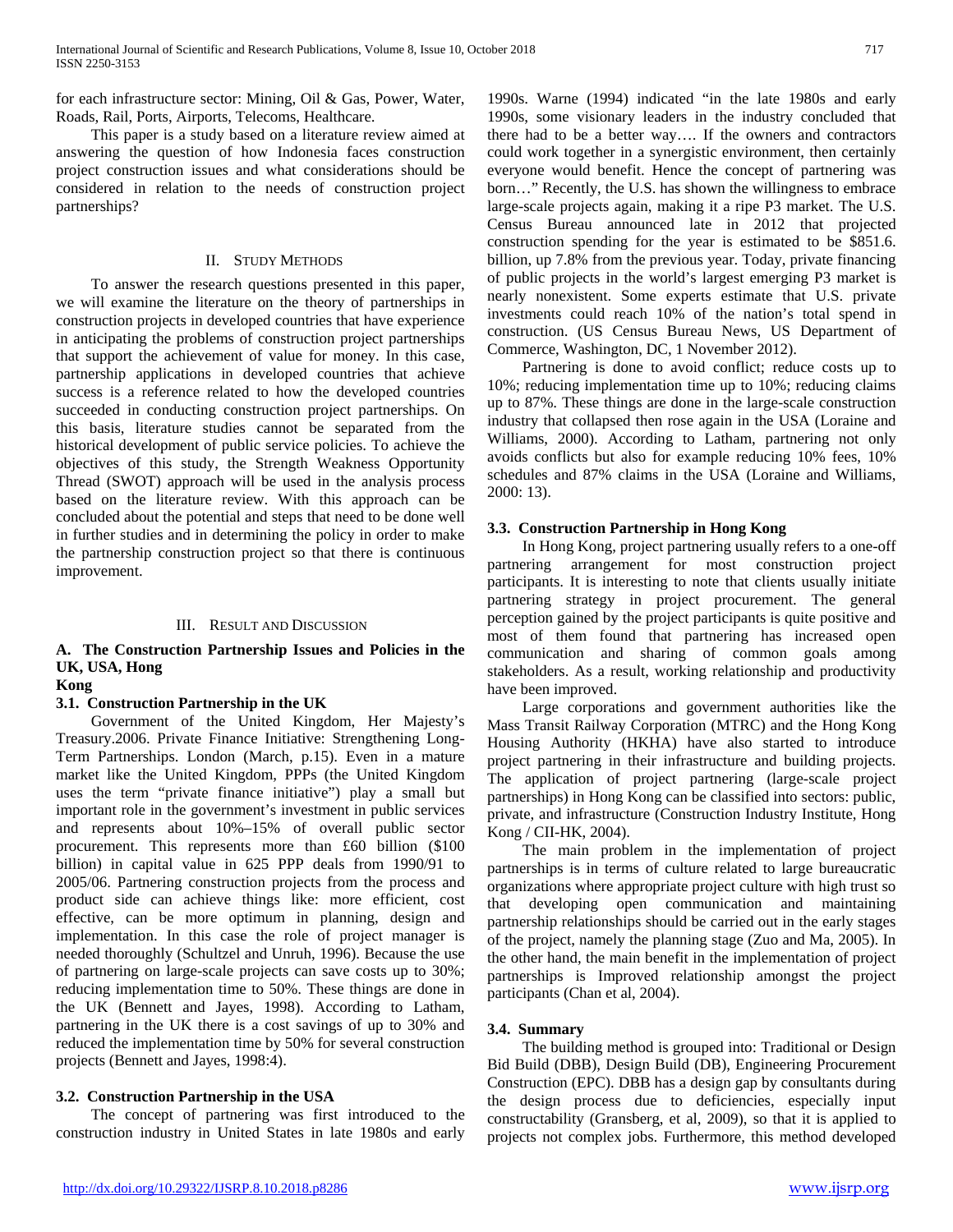into a DB method because there was a partnership of consultants and contractors during the design processes that were more appropriately applied to complex work (AIA, 2003). The latest development from the DB method to EPC was applied specifically to investment projects (Sarwono, 1993; Turner, 1995)

 The development of partnering projects is then carried out on the sides of the partnering factor differentiator which is a series of steps with reference to the absolute requirements in general is a particular factor partnering, consist of: Top management support (Thompson and Sanders 1998, Black et al. 2000, Cheng and Li, 2001) and possible Adequate resources needed in all types of construction projects (Black et al. 2000, Cheng and Li 2001). Everything considered for the purpose of partnering is not only the study of the results. This leads to Continuous development (Naoum, 2003).

 The criteria for the success of partnering construction projects have been carried out on the classification side, including AP Chan et al, 2004, that partnering success consists of factors: Support from Top Management, Adequate Resources, Mutual Trust, Long Term Commitment, Effective Communication, Efficient Coordination, Productive Conflict Resolution. Furthermore, the success of partnering in construction consists of: team culture, long-term focus quality, consistency of purpose, and sharing of resources. This is used as an effective strategy to achieve minimal conflict and efforts to improve project performance (Chan et al, 2004).

# **B. The Partnership Policy in Indonesia Related to the problem of construction**

# **3.5. Development Policy in Indonesia**

 The policy of construction project development in Indonesia is oriented primarily to the success of the achievement of Value for Money (VfM) through the Total Quality Management (TQM) effort in the project partnership resulting in a planning and control process known as the respective development control for the local scope (districts), regional (provincial), and national levels. For the project using Design Bid Build (DBB's) method of building, its approach is to public procurement and International Best Practice. For projects with Design Build (DB) and Engineering Procurement Construction (EPC)-building methods, an approach is made to the Public Private Partnership (PPP) or Private Finance Initiative (PFI).

 Projects in Indonesia by function can be grouped into: residential housing, public building, heavy construction, and industrial buildings / factories. From a technical point of view, all building activities are generally oriented towards policies issued by the Ministry of Minister for Public Works and Human Settlements (Kementerian Pekerjaan Umum dan Perumahan Rakyat/PUPR), including the Minister of Public Works Regulation No.45 / 2007 on the technical guidance of the construction of state buildings. For water resources development work is used reference Law No. 7/2004 on Water Resources, Department of Public Work (DPU). For road construction oriented to Government Regulation No. 34/2006 on Roads.

# **3.6. Partnership Policy in Indonesia**

 The construction project partnership policy in Indonesia has been declared into regulatory tools comprising: partnerships

between business entities, partnerships between individuals who will become individual consultants, group partnerships in multiple disciplines. In the application, it can be Joint Venture, Joint Operation, Build Operate Transfer, Public Private Partnership, Project Partnership, Partnership Consultant-Consultant, Partnership of Contractor- Consultant, Small Medium Micro Enterprise Partnership, Small and Non-Small Business Partnership. All kinds of partnerships are carried out method of building DBB with the character of non-investment projects has been packaged into Presidential Regulation No.54 / 2010 on procurement of goods and services government with all derivatives rules change.

 Large cost projects are applied to the DB and EPC building methods. The DB method is applied to the project at a smaller cost than the EPC project application project which emphasizes the investment aspect of high technology. The partnership in both types is an inhouse team contractor contracting partnership. These two methods of development are packed into Presidential Decree no. 15/1987 on Partnership Cooperation between Government and Private Business (Public Private Partnership) and Presidential Decree No.7 / 1998 on Cooperation of Government and Private Enterprise in Development and or Infrastructure Management.

 The development of government and private cooperation policies has entered various sectors, for example: Minister of Finance Decree No.518 / KMK.01 / 2005 concerning Establishment of Risk Management Committees on the Provision of Infrastructure; Guidelines for the Cooperation between the Government and Private Enterprises in the Implementation and / or Management of Drinking Water and Sanitation.

# IV. FINDING AND DISCUSSION

 This discussion examines the potential of Indonesia relating to the construction partnership as well as policies related to the SWOT analysis based on the literature review discussed earlier:

# **4.1. Strength (S)**

 The Government of Indonesia already has several policies related to construction project partnerships based on equality between service users and service providers. This equity consists of projects worth not more than two and a half billion rupiahs implemented by small and medium-sized micro enterprises, and projects worth over two and a half billion rupiahs implemented by non-small business. Regulation has been set to national, regional and local scale. Furthermore, it has been applied based on the building method: Design Bid Build/DBB or Traditional, Design Build/DB, and Engineering Procurement Construction/EPC (capital-intensive investment project). Construction project partnerships can be grouped internally: one project package includes more than one service user; and the external side: a project package of more than one service provider that is partnered in the form of, for example: Joint Venture, Joint Operation, Build Operation Transfer, and Public Private Partnership (specifically for infrastructure projects).

Technical standards have been incorporated in the Indonesian National Standard (SNI) and use of ISO 9000, 14000, and 18000 standards and the national version of Health and Safety (K3) applications related to OHSAS. In the design phase has been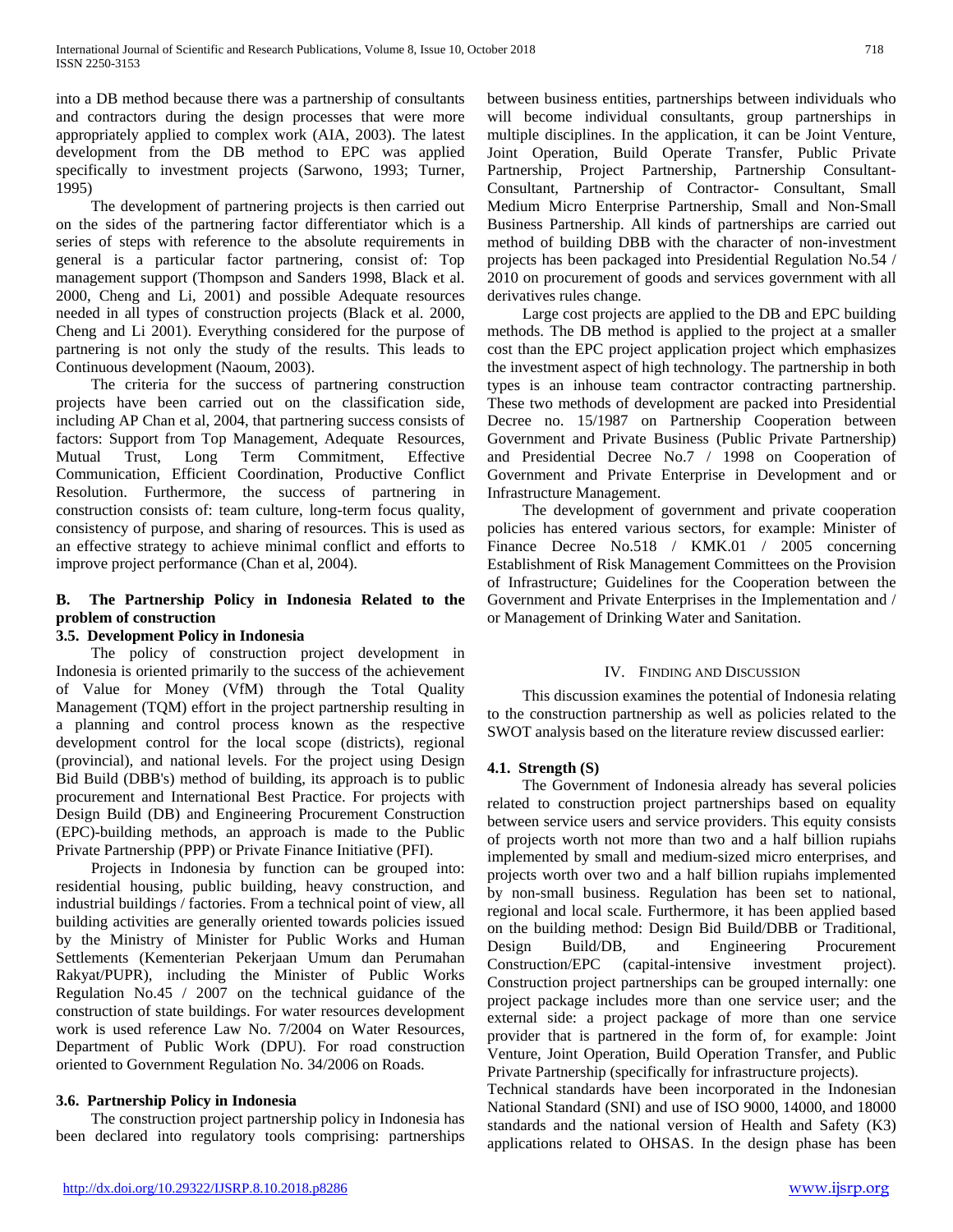introduced the concept of Design Quality Indicator (DQI). Professional associations have grown and developed both for business entities and for individual experts.

 Guidance and empowerment: At the national level, the central government has issued presidential regulation number 54/2010 concerning procurement of government goods and services as a legal basis for procurement applications in the field. Especially for the technical field, the Minister of Public Works number 45/2007 applies the Technical Guidelines for Building State Buildings. Both are a combination of guidance and empowerment of potential resources in national development. This is closely related to the Central Government's budget process which must be approved by the Republic of Indonesia's People's Representative Council for projects financed by the National Budget.

 For the Regional Government, the development budget must be approved by the Regional House of Representatives.

#### **4.2. Weakness (W)**

 In Indonesia, there are still many projects that have many deviations or corruption, construction failures, and building failures. This happens a lot on projects from small, medium to large (or so-called complex jobs) with the method of building a Design Bid Build (DBB). Human resources are still weak both from the business side (small business more than 60% total) and from the individual side with the most composition on the level of non-skilled (non-skilled labor). The deployment of construction engineering, electrical and mechanical engineering experts is uneven in Indonesia. Work experience to handle projects with medium and upper technology range (full industrialization) is still limited in both quality and quantity. This is due to the lack of aspects of guidance and empowerment of experts in a structured by the central government, regional, local area and professional associations.

 Many construction projects of different sizes and levels of technology can be used as a gradual transfer of knowledge and technology and project management. Things like this have not been widely utilized by an educated workforce to become an educated expert. The result of this deficiency is a lot of design errors and / or construction errors in the project field. Thus, a construction project partnership is required in the form of project alliancing strategy and construction strategy in the application of construction project between project owner, consultant, and contractor so that there is continuous improvement in the project process.

# **4.3. Opportunities (O)**

 The future challenge for achieving a successful construction project partnership in Indonesia is how to reduce the monopoly and oligopoly aspects of small, medium and largescale projects. Where it results in the value of the project being greater than the fair price that could have been achieved through the process mechanism of the project package auction or the direct appointment process of the project package.

 Indonesia has made a national development policy plan whereby there are sources of funds from State Budget (Anggaran Pendapatan dan Belanja Negara/APBN), Regional Revenue and Expenditure Budget (Anggaran Pendapatan dan Belanja Daerah/APBD), private, investment and / or combinations that apply to DBB, DB, and EPC development methods that are available every year in many work packages. Specifically the investment projects applied with EPC building methods have now been realized on infrastructure projects in all sectors: Mining, Oil & Gas, Power, Water, Roads, Rail, Ports, Airports, Telecoms, and Healthcare.

# **4.4. Threats (T)**

 A future challenge for achieving successful construction project partnerships in Indonesia is that there are many projects that have monopoly and oligopoly nuances on both: small, medium and large-scale projects. As a-result the value of the project becomes greater than the price should be through either the work auction process mechanism or direct appointment process.

 As one of the developing countries, Indonesia is still experiencing a lot of deviations from construction projects such as corruption in various forms that are still difficult to overcome by the Central Government and Local Government.This will be an obstacle to the application of construction project partnership as one aspect of the system integration of a sustainable development in the scope of national development plans. However, the coordination policy related to construction project partnership issues as already achieved by the developed countries will be an obstacle to the realization of an integrated national development program. The cultural shift of irregularities such as corruption into culture *gotong-royong* as indigenous culture of Indonesia is of concern because it is a social phenomenon that will affect the total system of national development plans.

#### • **Conclussion**

 The world of construction projects is dealing with issues related to public policy in relation to the choice of needs of construction project partnerships. Developed countries have started construction project partnerships and achieve success. Meanwhile, the present Indonesia with an increase in the value of government projects per year is heading towards the success of construction project partnerships. Therefore, related to the above study then the things to note are:

In general, there is the government's desire to address the problem by creating policies that are integrated into each other strategic partnerships and project partnerships. The current policies are globalized and made reference primarily to technical standards: ISO, safety and health: OHSAS considered from midstage of the design process to the end of the construction phase and applied in the project field.

Indonesia with the existing potential and existing constraints, requirements and external forces influence towards the partnership of the construction project. This is done on the basis of cultural "equality" between service users and service providers. The partnership principle is between small and nonsmall entrepreneurs who work together in a large-scale construction project of which the worth over twenty-five billion rupiahs.

• **Recommendations:**